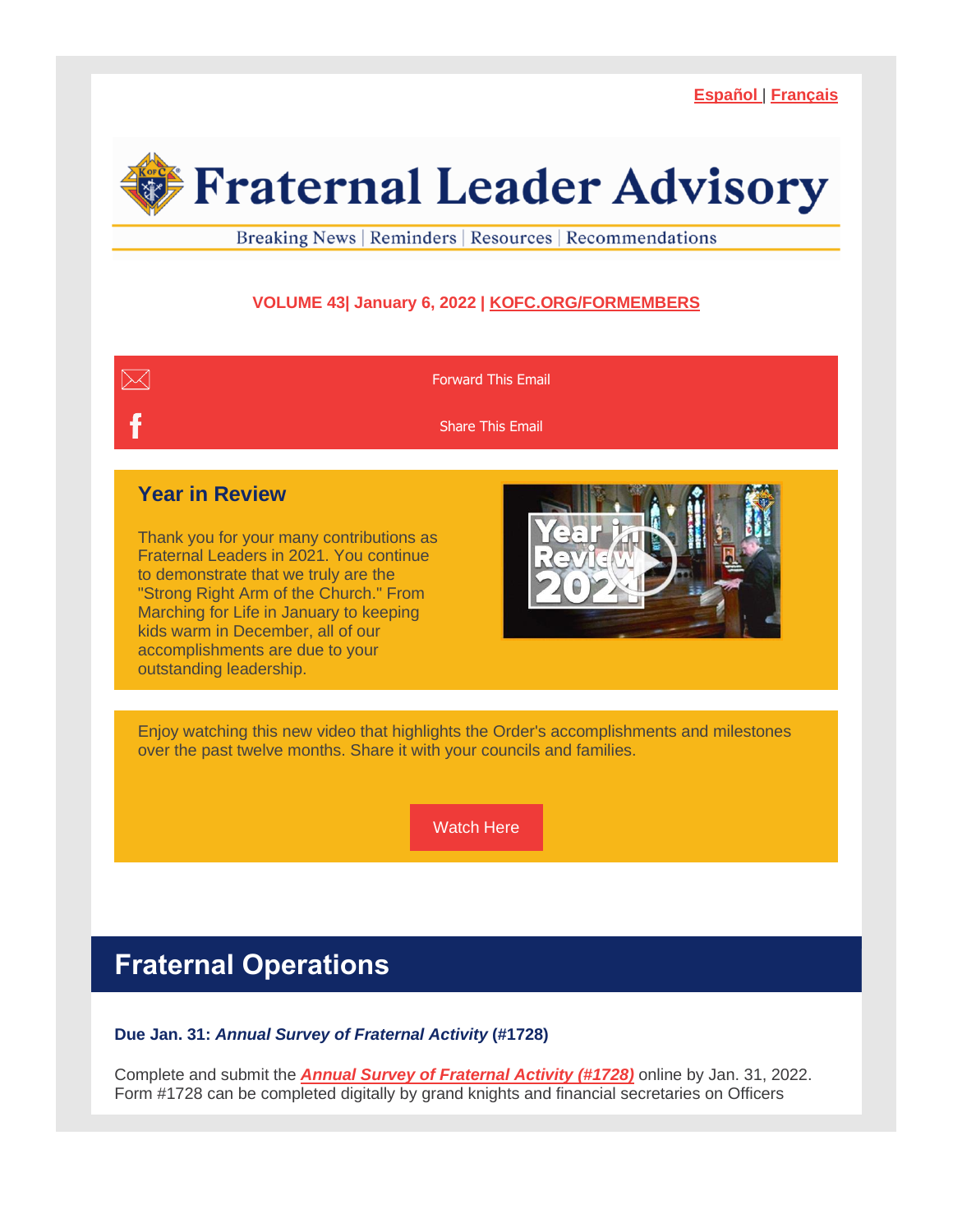Online, or at **[KofC.Org/Forms](https://r20.rs6.net/tn.jsp?f=0011TOf6jZv30GcRxnFuul13RZN6j-fxWNV3Iw7Pisxx0sk2aBX-GPqDrQpucPbSjR1SBPXXbWMXSIyuFPzyziXk7Onp53krYBNuyHa_EA1UZKW0APzeXT_zE6-zpKy6G7HdvRvaVri2yAV-zEDfCjAK0nAxO66TYa9dsgPhfEt852c1TcZUmB91m3iGGBBOwNuztB4NchuIC19bRjM__40AQtO9N-HhXk8nm9p1jnYfaBb0gm0V-IHJXn4ZStl0j6lG4uxkZ7177yTH9Mks8Yj2J3G4opYb_dzSblfrB4miyuJZNUkmo3WtBdTma1W09bxW9ovLM0F8E01womWonkw-rNIVee3V8z4&c=uzj6faEz14B5V3WrifVIFZtBqMenpzRtKsJ55zIYLRPAoczNnr-qOA==&ch=7GJ2yFGJijwAcOaqNWzRM5Y2NEQRpch2O32309LJVJ5pITo-1QwXFA==)**. Watch the **[training](https://r20.rs6.net/tn.jsp?f=0011TOf6jZv30GcRxnFuul13RZN6j-fxWNV3Iw7Pisxx0sk2aBX-GPqDnDoVE6KyZLx0YmIaYCi_SVaD06ClRwmi6IGcSbPGjSBiOr7HuS7SAP4mZInjKY0sMpvtd7VL0AT3bcp33ir8SuihkxFbwSZXLe_P25ZnRqZtL3KE_PTiv3EzXuzSgZ2-n3Kwh7S4PlIYXUeDS9ObziSb12QpScTOhx2-62Zc8wCvpDspvokFyVV2zPUNVc_wuJxD0NRJveivc-_napSYo9WaX8tz6BoGWtp0_LYBSI1ngHf7-KQTeNztzXICZBmVibwYrBTPXFDhv7r3Qjh13YCqNu4xm-tDPsUeR_MEFvbfEOcd4QYkV3UoV_XkMfbuM-oslBynKGzxDfRw8PKB2oXmXr_7LozVzsU0eC4lG_qLP_7IllfsxwBDezvPR7JNF8lweecsJGKw-ANWS7xtUk2WRzHSprOvA==&c=uzj6faEz14B5V3WrifVIFZtBqMenpzRtKsJ55zIYLRPAoczNnr-qOA==&ch=7GJ2yFGJijwAcOaqNWzRM5Y2NEQRpch2O32309LJVJ5pITo-1QwXFA==) video** for best practices on data collection and how to easily complete the survey online.

#### **Council / Assembly Billing Statements Are Paperless**

The monthly Council / Assembly Billing Statements can be found in Officers Online, under the Reports tab. These statements are accessible to **any leader that has access to [Officers](https://r20.rs6.net/tn.jsp?f=0011TOf6jZv30GcRxnFuul13RZN6j-fxWNV3Iw7Pisxx0sk2aBX-GPqDs79aMSGTUtsgvWPQ7OZYCXT0U3utQJfGn0ndHzp2EbM2ouqmWCUoethkFTQZx1Oh9pMLzvnBMjzCyEktm6-X_3CC0FnQbNkdy8PMiX3WNaUJEWlNwxkHV6s2ErrN5ypmt0b2FwT0YtAU_8s1RfzUbOyoVpm0gs8y21TQa9wESr7cFQCgsI0aQKEPxUjeN8QBXcLPgya0LMpUFaM0OtnKU-Qhi0l2Fl5bWJaXg0QiVdKRCjwHmKMMhB05nXUV1z0s7ABkYjknXxyig2_Bnjl2adzEO140_sb8SMpXSkttjDQ_r6YzhXYkEbmI8SsKpso0A==&c=uzj6faEz14B5V3WrifVIFZtBqMenpzRtKsJ55zIYLRPAoczNnr-qOA==&ch=7GJ2yFGJijwAcOaqNWzRM5Y2NEQRpch2O32309LJVJ5pITo-1QwXFA==) [Online](https://r20.rs6.net/tn.jsp?f=0011TOf6jZv30GcRxnFuul13RZN6j-fxWNV3Iw7Pisxx0sk2aBX-GPqDs79aMSGTUtsgvWPQ7OZYCXT0U3utQJfGn0ndHzp2EbM2ouqmWCUoethkFTQZx1Oh9pMLzvnBMjzCyEktm6-X_3CC0FnQbNkdy8PMiX3WNaUJEWlNwxkHV6s2ErrN5ypmt0b2FwT0YtAU_8s1RfzUbOyoVpm0gs8y21TQa9wESr7cFQCgsI0aQKEPxUjeN8QBXcLPgya0LMpUFaM0OtnKU-Qhi0l2Fl5bWJaXg0QiVdKRCjwHmKMMhB05nXUV1z0s7ABkYjknXxyig2_Bnjl2adzEO140_sb8SMpXSkttjDQ_r6YzhXYkEbmI8SsKpso0A==&c=uzj6faEz14B5V3WrifVIFZtBqMenpzRtKsJ55zIYLRPAoczNnr-qOA==&ch=7GJ2yFGJijwAcOaqNWzRM5Y2NEQRpch2O32309LJVJ5pITo-1QwXFA==)** for a council or assembly. You can look up the previous 18-monthly statements by clicking on the "Past" link. New statements are available on the first day of each month.

### **Programs**

#### **Helping Hands**

During the holidays, many people are out there helping others; but, once the holidays end, people tend to drift away from helping those in need. Especially during these cold winter days, continue to work as a council and community to help those in need through our Helping Hands program. For more information, **[click](https://r20.rs6.net/tn.jsp?f=0011TOf6jZv30GcRxnFuul13RZN6j-fxWNV3Iw7Pisxx0sk2aBX-GPqDo4nBYHnhHvtcZTEjP0KMFtqlXb4cWdntYlW92SRufLuaQJvXIisBORHzJ2Habx2bh0vrxdoWourjFgdd9Pu-16NsQOJuGbP0Jsb4q_uSZiYKJkWtCzcInRu8J1P1k7N-XmzTWzHCGVsNYxwcQKZwONJgabh46aEVFdjiTxKsZA1uuAMEoqdrZAq8AluPX0E5QIDsb6livD1GdtXepeDZX4L36_4_yTbSd7I_nEziRvbSjHFx6epOXekcrbi8778-rMQtjop9B2Bik0Ve9rxVafxgdPWbPOQOIXKURRdX7xATUbzC96uPLRz3QcKoEScQ-rmjCHhtFhw&c=uzj6faEz14B5V3WrifVIFZtBqMenpzRtKsJ55zIYLRPAoczNnr-qOA==&ch=7GJ2yFGJijwAcOaqNWzRM5Y2NEQRpch2O32309LJVJ5pITo-1QwXFA==) here**.

#### **March for Life**

Thousands of Knights turned out for a recent March for Life in Pennsylvania. To watch a recap video of that March for Life **[click](https://r20.rs6.net/tn.jsp?f=0011TOf6jZv30GcRxnFuul13RZN6j-fxWNV3Iw7Pisxx0sk2aBX-GPqDqctUgzAniVI1CO3BhhJGRpOKJnI3JFLaOBymhDsBgSLcsTzsTfQWfDkPisaacz4myNrksP2TeXitEXOgZTRozuhSo6VTTvdilFni6sOGK0D3trMummxWMVwW3PhCd0kCZOlT7Xf0El4W3wXgeC60qVpgZSBqQ1zz_qaLApWFHOmd2UiYXzpBBjyAfqNaajVv1WiU1p3RO-hm7jTX-xTBctp-oROapx3OST7VFbmG3_nGFOFxpDkO-2XuFWfQKMABDngn9RyLjh0&c=uzj6faEz14B5V3WrifVIFZtBqMenpzRtKsJ55zIYLRPAoczNnr-qOA==&ch=7GJ2yFGJijwAcOaqNWzRM5Y2NEQRpch2O32309LJVJ5pITo-1QwXFA==) here**. Show your support for the pro-life cause by participating in a March or Walk for Life near you! Visit **[kofc.org/march](https://r20.rs6.net/tn.jsp?f=0011TOf6jZv30GcRxnFuul13RZN6j-fxWNV3Iw7Pisxx0sk2aBX-GPqDu3LjKyxRryun9-g4KPTywNzYZ2ejk-g32r_AfFPggf3-xuey7smQGI5JqYUgvUtqhu8Y33yFOWp7ZeyP96Yj3-zHG5fzBrUrGBAxxHR8H5LlR5ay_8snptpOcSVixHNkmXUVss17B-zYHWUmWWQjNtNycwuwoQ9sg39pqkBUmYkm-Rjg29EMufm4jRojO5GL5ZN4h9Xr7R-aLQ0KJPToHvccjsrUAjUMfKzGgUwk72CQa8WEXB6vNS3DlLgeD6nEhvl_geWHlsgL6Chyh3mYbV5nvAgmYZxzOUd4qAF08_mLhH_rIU2QloClBkaRKXOmHT7PVYS2MXj&c=uzj6faEz14B5V3WrifVIFZtBqMenpzRtKsJ55zIYLRPAoczNnr-qOA==&ch=7GJ2yFGJijwAcOaqNWzRM5Y2NEQRpch2O32309LJVJ5pITo-1QwXFA==)** for more information.

#### **Pray for Life**

Can't make it to the March for Life? Host a rosary or holy hour for life with your council. Visit **[kofc.org/rosary](https://r20.rs6.net/tn.jsp?f=0011TOf6jZv30GcRxnFuul13RZN6j-fxWNV3Iw7Pisxx0sk2aBX-GPqDiw81v17Jq4LcqawkM7glD3_1NILJYgmVt3lok35GuTTsfeCe5N1IWGi-zF7__Hm67QRx0LYLfill9C4gX6rqrSkeExR1KaacKb96Cx_fCpG53_GNQMfz3tUFqWPtfG4V9ak8dK4yFnCmQSGZofpZY_BUcWNY0zRLTq2ySwlB4Q0TVafM--zJRrgnM3fQDUSjlgU-Oltf9dD_PDhzI6ml9Ab_EjCED5lf2wcL6JrNoH847LjKG4WXV2u2j76f1ShbrH19xNDtSjGpkconVVEs1Ne3v6eG5QNVRg1gyMDBUTmYRj39tCRHfCyF3DZY1lhT-ebQAyrBbf5&c=uzj6faEz14B5V3WrifVIFZtBqMenpzRtKsJ55zIYLRPAoczNnr-qOA==&ch=7GJ2yFGJijwAcOaqNWzRM5Y2NEQRpch2O32309LJVJ5pITo-1QwXFA==)** or **[kofc.org/holyhour](https://r20.rs6.net/tn.jsp?f=0011TOf6jZv30GcRxnFuul13RZN6j-fxWNV3Iw7Pisxx0sk2aBX-GPqDpWZgiI5lxKdH6iBceFXU61l-vuM9YKfhQKC_Ow6yYE0xaUhhvt8wQzEOW1bmJzqcNqP7pCeBl3IL7nSpWQIso0Dz3D_wcXSDc5BnClb1S1-E6Fugyxfh4CFR08UhIM7mDba3keso_WSP3ET60qStLTFTGIUNOXoWHfP7KdLHM_UELAj3QjVIh8slkkZ48as5S2qinq9GMe1K35MKqjIsFiaR6l2xIO9e8Wb1Jlt7wxzsZYAvJJ5OsWATcorjERWs2TFZNK3KHUVZRqA-JAhk6ECYzdpSeWja4t3PLCWQUlLNXCu1k34EWP29A44POZtCw==&c=uzj6faEz14B5V3WrifVIFZtBqMenpzRtKsJ55zIYLRPAoczNnr-qOA==&ch=7GJ2yFGJijwAcOaqNWzRM5Y2NEQRpch2O32309LJVJ5pITo-1QwXFA==)** to learn more.

#### **Special Olympics**

Knights in New York recently raised \$40,000 for Special Olympics through a Polar Plunge. Watch the video **[here](https://r20.rs6.net/tn.jsp?f=0011TOf6jZv30GcRxnFuul13RZN6j-fxWNV3Iw7Pisxx0sk2aBX-GPqDqctUgzAniVI1CO3BhhJGRpOKJnI3JFLaOBymhDsBgSLcsTzsTfQWfDkPisaacz4myNrksP2TeXitEXOgZTRozuhSo6VTTvdioOl883GtpsOj-OTtZAY-6fhX02Of3beSLj10JTohna0zsyeCvDcMsi8PUa8IIzhCwJi6YBnFUsmqxZL7Lc5qq-knxqNWB7R4rWv1qgxsI1kiQGXuR-ZDPydPffIfBDSx_vbgVGX3GB7BVM2X4kAMQZ8TMj3zUpi4eKhBddOM61n&c=uzj6faEz14B5V3WrifVIFZtBqMenpzRtKsJ55zIYLRPAoczNnr-qOA==&ch=7GJ2yFGJijwAcOaqNWzRM5Y2NEQRpch2O32309LJVJ5pITo-1QwXFA==)**. Report your council's Special Olympics participation using the online **[Fraternal](https://r20.rs6.net/tn.jsp?f=0011TOf6jZv30GcRxnFuul13RZN6j-fxWNV3Iw7Pisxx0sk2aBX-GPqDvvxE6d1swMnLkz-SpUJ-MKuSTJzl8os2V8ZS-iQ-1iXw516cx4qTSCRsO1rwPBfO8bgKhaW7Egl2249OeUsxLwWeRPjZYpaRjo3vQ4ZZZXJ73d2kb94JuxXUi9yzcws-lkHbwIHxhLoyt2VsU6iVB7i_0h8l4-OCsSkz8afybYvmxzSi3l7zvQsw0VzdVjQwIev5p8VoM21m4L3fi2tmvfmqnh1wdcSZoxggthwkgghbjCDiJe4wfr76D5uGTRdsD4wUuUNbyfsNe4KBR14As8MhbfROb3c5WmyMEWuBjgJ4VBSPvpjHho=&c=uzj6faEz14B5V3WrifVIFZtBqMenpzRtKsJ55zIYLRPAoczNnr-qOA==&ch=7GJ2yFGJijwAcOaqNWzRM5Y2NEQRpch2O32309LJVJ5pITo-1QwXFA==) [Programs](https://r20.rs6.net/tn.jsp?f=0011TOf6jZv30GcRxnFuul13RZN6j-fxWNV3Iw7Pisxx0sk2aBX-GPqDvvxE6d1swMnLkz-SpUJ-MKuSTJzl8os2V8ZS-iQ-1iXw516cx4qTSCRsO1rwPBfO8bgKhaW7Egl2249OeUsxLwWeRPjZYpaRjo3vQ4ZZZXJ73d2kb94JuxXUi9yzcws-lkHbwIHxhLoyt2VsU6iVB7i_0h8l4-OCsSkz8afybYvmxzSi3l7zvQsw0VzdVjQwIev5p8VoM21m4L3fi2tmvfmqnh1wdcSZoxggthwkgghbjCDiJe4wfr76D5uGTRdsD4wUuUNbyfsNe4KBR14As8MhbfROb3c5WmyMEWuBjgJ4VBSPvpjHho=&c=uzj6faEz14B5V3WrifVIFZtBqMenpzRtKsJ55zIYLRPAoczNnr-qOA==&ch=7GJ2yFGJijwAcOaqNWzRM5Y2NEQRpch2O32309LJVJ5pITo-1QwXFA==) Report #10784** before January 31st.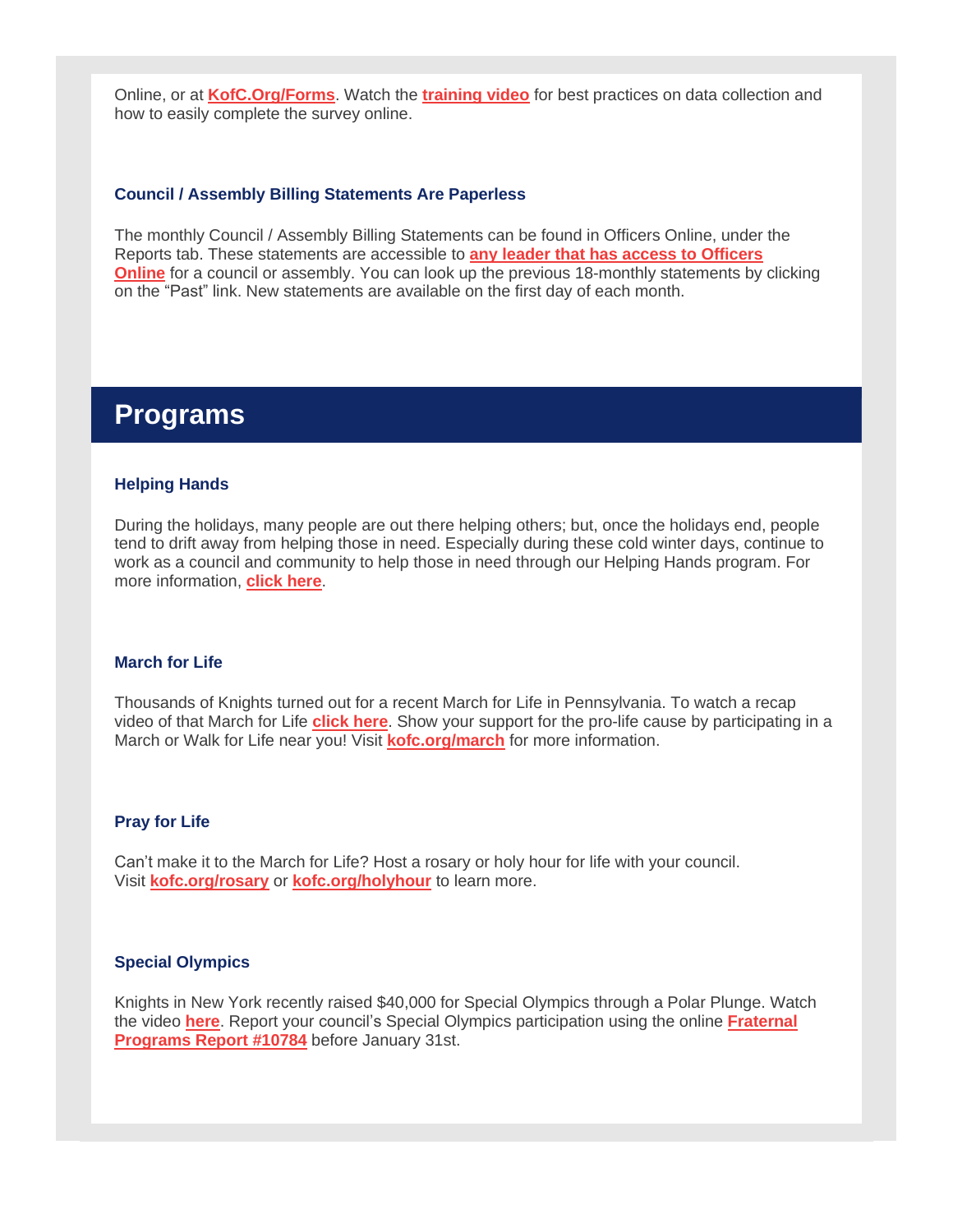#### **Pilgrim Icon Program**

Prayer booklets, prayer cards and posters are now available for order on **[Supplies](https://r20.rs6.net/tn.jsp?f=0011TOf6jZv30GcRxnFuul13RZN6j-fxWNV3Iw7Pisxx0sk2aBX-GPqDl3PS1VUKILSABG-QYBgQEGohNbw0GcbxnVPQLGpJBAzSVpc-VjE4UIyyqiEHC94o6RKs1I2OVDTPajrJ4ObrooggUKuivfTngFD89VHn6F8kth1RSU50Ol37BbMRF4FoMZA_8_7xpFk&c=uzj6faEz14B5V3WrifVIFZtBqMenpzRtKsJ55zIYLRPAoczNnr-qOA==&ch=7GJ2yFGJijwAcOaqNWzRM5Y2NEQRpch2O32309LJVJ5pITo-1QwXFA==) Online.** Contact your State Pilgrim Icon Chairman to learn if more supplies are needed before ordering.

For important dates, action items and resources, visit our Overview and Highlights page **[here](https://r20.rs6.net/tn.jsp?f=0011TOf6jZv30GcRxnFuul13RZN6j-fxWNV3Iw7Pisxx0sk2aBX-GPqDgNlJV3K4cCW42W7fdfhlfrJd8bgqC0knBIF15_qHBC2O2cX1B89XswbBB4w8oR-fBx6I5HqIfk4mEzJHsDTwXbUg1_2v_ZMSaI7Nd7Fs3mX1hdb3JILN76mPOLBeXLPeyViS1lr6sYQPH5S8MNozUyXobkd5914dtTIuVtx7bO8RuYOIK4Qu7xvGyu72EtbgoR_W1NqVu4X00sdmfmrzaiUM5UycyGR1oJjeKus7BvUn2C8GBDQVv4YLJmw0zyGp4GSwZDLl8OoZFeEOVYcGZPZYyac1aSV6-jBbGQjK-mVSMOOmfk3C8_sgfeqHx7N6A==&c=uzj6faEz14B5V3WrifVIFZtBqMenpzRtKsJ55zIYLRPAoczNnr-qOA==&ch=7GJ2yFGJijwAcOaqNWzRM5Y2NEQRpch2O32309LJVJ5pITo-1QwXFA==)**.

## **Invite & Engage**

#### **Active Councils Fulfill Father McGivney's Vision**

However acutely COVID-19 impacted your council & parish – and however quickly or slowly COVID restrictions are easing where you live – councils from Poland to Nova Scotia are proving that Knights of Columbus activity is possible. **Learn more about these [outstanding](https://r20.rs6.net/tn.jsp?f=0011TOf6jZv30GcRxnFuul13RZN6j-fxWNV3Iw7Pisxx0sk2aBX-GPqDnDoVE6KyZLx4niGbCSZrP1n70rT0Ouu6Ngxcd7EHGb5Gz4Iogf_SEawlF7gHRjN-GCmQlW_sJeEkwWxjgyS4_HdsBWTk4taO-9jx6_zaaIIZYu5UOUfsCLSqbCeWz7JJUFw2PsaAW972Pe_LeRHBvifRZHs10PBu4rrm73TvS0ted0O4bCz5KkGUaeNShrfhLnC_2Se1zsz6vj9Wy7nwVMKCXvUSeDzrTsbCKUhbL_I_mkH8bHQFQzTIAEk9R0LjJlt3JMvQ32hXnuw7MOTwgQuWvF0P9ZrGcwx9OtU1_LK&c=uzj6faEz14B5V3WrifVIFZtBqMenpzRtKsJ55zIYLRPAoczNnr-qOA==&ch=7GJ2yFGJijwAcOaqNWzRM5Y2NEQRpch2O32309LJVJ5pITo-1QwXFA==) programs** being conducted throughout the Order. Whether your council has been active or not, these programs will surely show what is possible. Once parishioners see your council making a difference in the parish and community, they will be much more receptive to an invitation to join.

#### **District Deputies – Are You On-Track?**

The goal for district deputies in our quarterly incentive was to be at 70% of goal or better by December 31, and to be at 100% of goal by March 31. Also, your state council has a goal of one Exemplification of Charity, Unity & Fraternity per district per quarter. Are you on-track to meet those goals? Visit kofc.org/membership for ideas that may help, and kofc.org/incentives for the details on our entire program of membership incentives.

## **District Deputy Corner**

- If you have not held your district midyear meeting, now is the time to gather your council leaders and share plans for the spring. A suggested meeting agenda and notes can be found **[here.](https://r20.rs6.net/tn.jsp?f=0011TOf6jZv30GcRxnFuul13RZN6j-fxWNV3Iw7Pisxx0sk2aBX-GPqDjZy3USW6fB9cNSFhnKjNv3HFk294yxVBGmMsl_yXV4XjNsMjvqwVb-Gr_kmdjS70I9yQCD0_nI1rJpV9OSm_tay8vh7cvykZVACu7soPdj4rfVkTcoWYhPy9a1TBH4-ADAYRb0XVbH9zyqctbxqOv93DXSoHpeFQlU5BOo4NV8zYEw3ATEzchfjSniW_hI0FgWcU0PCt8IRXISRq0lKe_BCjuayQlR2jsFP1KaqQuR3Zc_NxeglOci2hUCOC_7qhDkdTB3_xkZXveADBH_xuFMJ2k32QW7SGkc1sa4cFHRRbLPoOHHb8DI=&c=uzj6faEz14B5V3WrifVIFZtBqMenpzRtKsJ55zIYLRPAoczNnr-qOA==&ch=7GJ2yFGJijwAcOaqNWzRM5Y2NEQRpch2O32309LJVJ5pITo-1QwXFA==)**
- With a new COVID variant making the rounds be sure that all your councils are familiar with the **resources for virtual [operations](https://r20.rs6.net/tn.jsp?f=0011TOf6jZv30GcRxnFuul13RZN6j-fxWNV3Iw7Pisxx0sk2aBX-GPqDjZy3USW6fB9cNSFhnKjNv3HFk294yxVBGmMsl_yXV4XjNsMjvqwVb-Gr_kmdjS70I9yQCD0_nI1rJpV9OSm_tay8vh7cvykZVACu7soPdj4rfVkTcoWYhPy9a1TBH4-ADAYRb0XVbH9zyqctbxqOv93DXSoHpeFQlU5BOo4NV8zYEw3ATEzchfjSniW_hI0FgWcU0PCt8IRXISRq0lKe_BCjuayQlR2jsFP1KaqQuR3Zc_NxeglOci2hUCOC_7qhDkdTB3_xkZXveADBH_xuFMJ2k32QW7SGkc1sa4cFHRRbLPoOHHb8DI=&c=uzj6faEz14B5V3WrifVIFZtBqMenpzRtKsJ55zIYLRPAoczNnr-qOA==&ch=7GJ2yFGJijwAcOaqNWzRM5Y2NEQRpch2O32309LJVJ5pITo-1QwXFA==)** and **[programs](https://r20.rs6.net/tn.jsp?f=0011TOf6jZv30GcRxnFuul13RZN6j-fxWNV3Iw7Pisxx0sk2aBX-GPqDoRWvWd9wocPCr3H-KUDs1ddOF_cSLkk9p37V9A5g9YrYc1IAYKfR0VomrYEGgL25D7mjgVERhCUz8d9SrmBmgZvo_20WwKxF8At0W8I2qr9bXKAqU8RwOBn-RipYgODsA8qvVO0MMHMtY-m6mhQqLEvxFoidpXSCgST6FrstD-FC5Iic5Igxi8chfr_jmYprBaWx-FY96mh_AAI8pMIVOpns80A7UTc4SkIsRPWxJmxCadyf4nLIctiOruz31bugmsKo_CVTB5urUOWUxw-wa7kvx_gfylp8hRDGlXfWqVDUKR2nyStD165qJlCwe8Db_FQo1aVXWztIcxfHJtMXvo3N6tlgB5xWA==&c=uzj6faEz14B5V3WrifVIFZtBqMenpzRtKsJ55zIYLRPAoczNnr-qOA==&ch=7GJ2yFGJijwAcOaqNWzRM5Y2NEQRpch2O32309LJVJ5pITo-1QwXFA==)**.

## **Council Officer Corner**

#### **Grand Knight**

• Plan **Leave No [Neighbor](https://r20.rs6.net/tn.jsp?f=0011TOf6jZv30GcRxnFuul13RZN6j-fxWNV3Iw7Pisxx0sk2aBX-GPqDjJiTjW0t9H1o1Ve5030NV3YHD6YTLTbARtB7_rhSfwHHgtTtDARJSKMTR-9lCJ1YJTER8EfvZ1o4CnVjdh3N-SUtmQdsoZOCBLb24KjkzMaylZPngn8_QnL_94LXBgsZJ5kpdwsW293kzxB5ImgrlazD-Sor7YZqR60-0R6Uke4p_bSNvof4-Q41p_OOq_KPdeFMLWhvLzvANBl7tBTjGkvii7kieS_gaSMzsf33KQcbAx1xWOfPw8bM-1_oMekwnoESEjnXvVq5931Euwa-PxRFrwzMCxhB6NMQHxykLm6Yi5zbX8YuzgBh9bRd-qX9-viGl0u2mk6LlvvUMoHZQ0=&c=uzj6faEz14B5V3WrifVIFZtBqMenpzRtKsJ55zIYLRPAoczNnr-qOA==&ch=7GJ2yFGJijwAcOaqNWzRM5Y2NEQRpch2O32309LJVJ5pITo-1QwXFA==) Behind** activities for the Spring. **[Supporting](https://r20.rs6.net/tn.jsp?f=0011TOf6jZv30GcRxnFuul13RZN6j-fxWNV3Iw7Pisxx0sk2aBX-GPqDozEy-8V_UvK7IB3Jj1-ciI-ors2RMdbAay-RkydlvHMDrYz6e4VwKTl8DO-wUeJJkKtR8xdiplufDXzd9KEpfUzbgmgLUkAO9d-o6ZzHWUIl6aCmppl4VE8927Hk3iqdxIAZLc2DfQQvG_-z3JC_RApsmjHr-63U3ggLg_1Z2Afx0EmNxY0fW79S732w_HAzg95aTrsWV5gvbrRAijxNZf7rVk5EilphhRCDLnpDOg1oyy9FCvZAPlUwZHtUYS3yvk2cbH7JLvplF00M9IeUgT-Z5tNe1C8A8ATn6Irak3eCoFh-8hR22xJc_2UAZm9lgJS1dk4tJxZ&c=uzj6faEz14B5V3WrifVIFZtBqMenpzRtKsJ55zIYLRPAoczNnr-qOA==&ch=7GJ2yFGJijwAcOaqNWzRM5Y2NEQRpch2O32309LJVJ5pITo-1QwXFA==) a food [pantry](https://r20.rs6.net/tn.jsp?f=0011TOf6jZv30GcRxnFuul13RZN6j-fxWNV3Iw7Pisxx0sk2aBX-GPqDozEy-8V_UvK7IB3Jj1-ciI-ors2RMdbAay-RkydlvHMDrYz6e4VwKTl8DO-wUeJJkKtR8xdiplufDXzd9KEpfUzbgmgLUkAO9d-o6ZzHWUIl6aCmppl4VE8927Hk3iqdxIAZLc2DfQQvG_-z3JC_RApsmjHr-63U3ggLg_1Z2Afx0EmNxY0fW79S732w_HAzg95aTrsWV5gvbrRAijxNZf7rVk5EilphhRCDLnpDOg1oyy9FCvZAPlUwZHtUYS3yvk2cbH7JLvplF00M9IeUgT-Z5tNe1C8A8ATn6Irak3eCoFh-8hR22xJc_2UAZm9lgJS1dk4tJxZ&c=uzj6faEz14B5V3WrifVIFZtBqMenpzRtKsJ55zIYLRPAoczNnr-qOA==&ch=7GJ2yFGJijwAcOaqNWzRM5Y2NEQRpch2O32309LJVJ5pITo-1QwXFA==)** and coordinating a **[blood](https://r20.rs6.net/tn.jsp?f=0011TOf6jZv30GcRxnFuul13RZN6j-fxWNV3Iw7Pisxx0sk2aBX-GPqDozEy-8V_UvK2HhoUvNt1vg0eyUlgmhiKZvTlhswpMrj5IexC6CJHAI_QXTZJz5lvmlTtR2UmZ-Ih5SgfBrT56jbDIxL-EdjiRDqNm8ohRtdkzx5wq8gSjTU7dwzjsI2aXjsVmBK9xJMChqP8IE-knaWzhQyC5n13ulcMd60xCYi2n62xanUP01FSxXYN0tGDOMq9imcVkBKekQ28phCYuoCRzYteJ5Hsxd2nMzyxJL2XsbG9HVMeuDiMBAJaMrJeoFHJ2_GLjLT6rhHqjCXaq6n4h3IYrI5pEW-VzYDB_SJD8_15Bl0ZDkqQHhfS5V6Q8XoIG0piT9mdb5h7-u6v4A=&c=uzj6faEz14B5V3WrifVIFZtBqMenpzRtKsJ55zIYLRPAoczNnr-qOA==&ch=7GJ2yFGJijwAcOaqNWzRM5Y2NEQRpch2O32309LJVJ5pITo-1QwXFA==) drive** are two ways your council can stay active